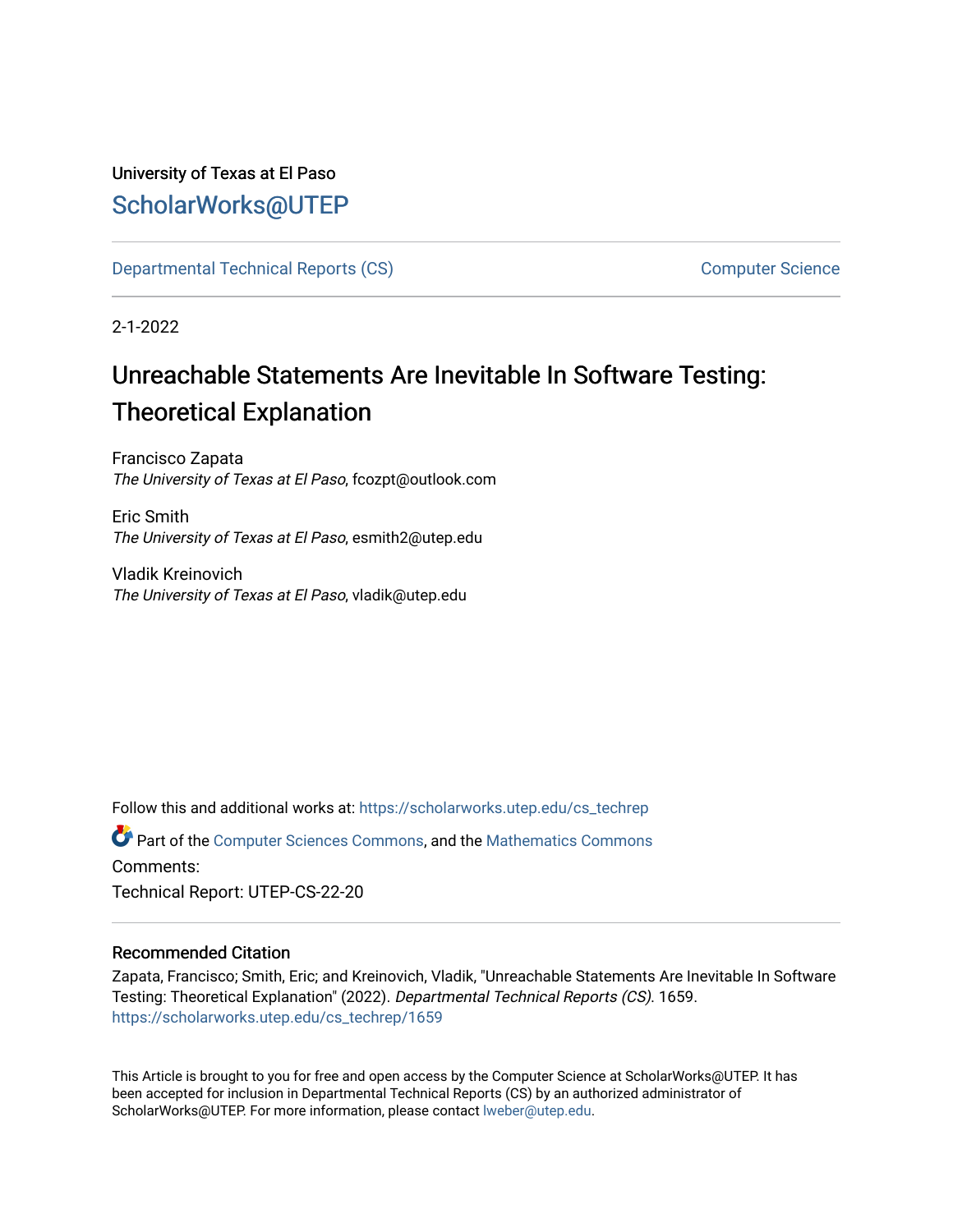## **Unreachable Statements Are Inevitable In Software Testing: Theoretical Explanation**

Francisco Zapata, Eric Smith, and Vladik Kreinovich

**Abstract** Often, there is a need to migrate software to a new environment. The existing migration tools are not perfect. So, after applying such a tool, we need to test the resulting software. If a test reveals an error, this error needs to be corrected. Usually, the test also provides some warnings. One of the most typical warnings is that a certain statement is unreachable. The appearance of such warnings is often viewed as an indication that the original software developer was not very experienced. In this paper, we show that this view oversimplifies the situation: unreachable statements are, in general, inevitable. Moreover, a wide use of above-mentioned frequent view can be counterproductive: developers who want to appear more experienced will skip potentially unreachable statements and thus, make the software less reliable.

#### **1 Unreachable Statements Happen**

Many software systems periodically migrate to new software environments:

- new operating systems,
- new compilers,
- sometimes even new programming language.

Usually, most of this migration is performed automatically, by using special migration-enhancing tools: without such tools, migration of a million-lines code would not be possible.

However, the result is rarely perfect. For example, some tricks that use specific feature of the original operating system may not work in the new software environment. So, before using the migrated code, it is important to test the result of

Francisco Zapata, Eric Smith, and Vladik Kreinovich

University of Texas at El Paso, El Paso, Texas 79968, USA

e-mail: fcozpt@outlook.com, esmith2@utep.edu, vladik@utep.edu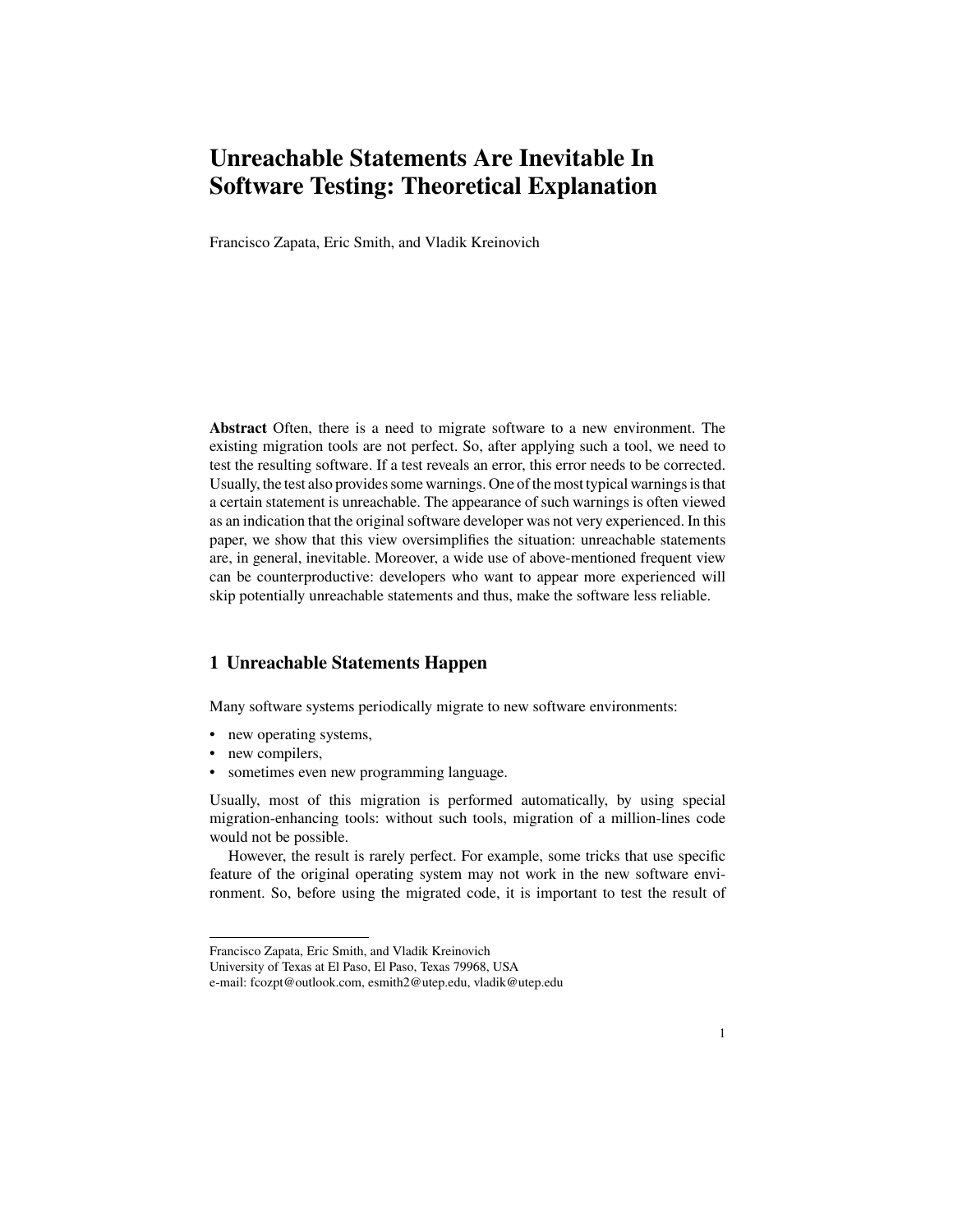automatic migration. Compilers and other testers test the migrated code and produce errors and warnings; see, e.g., [1, 3, 4].

- Errors clearly indicate that something is wrong with the program. Once a compiler or a tester find an error, this error needs to be corrected.
- In contrast, a warning does not necessarily mean that something is wrong with the program: it may simply mean that a software developed should double-check this part of the code.

One of the most frequent warnings is a warning that a certain statement is unreachable. Such warnings are the main object of this study.

#### **2 Unreachable Statements: Why?**

The ubiquity of unreachable statements prompts the need to explain where they come from. An unreachable statement means that:

- the original software developer decided to add a certain statement to take care of a situation when certain unusual conditions are satisfied, but
- the developer did not realize that these conditions cannot be satisfied while the newly applied compiler or tester detected this impossibility.

#### **3 Can We Avoid Unreachable Statements?**

As we have mentioned, the main reason for the appearance of unreachable statements is that the original software developer(s) did not realize that the corresponding conditions are never satisfied. This implies that a more skilled developer would have been able to detect this fact and avoid these statements. So maybe if we have sufficiently skilled developers, we can avoid unreachable statements altogether?

Unfortunately, a simple analysis of this problems shows that, in general, it is not possible to detect all unreachable statements – and thus, that unreachable statements are inevitable.

Indeed, the condition that need to be satisfies to get to this statement is often described as a boolean expression, i.e., as an expression formed by elementary truefalse conditions  $c_1, \ldots, c_n$  by using boolean operations "and" (&), "or" (∨), and "not" (¬*a*). For example, we can have a condition  $(c_1 \vee c_2) \& (\neg c_1 \vee \neg c_2)$ .

If the corresponding boolean expression is always false, then the condition is never satisfied and thus, the corresponding statement is unreachable.

There are boolean expressions which are never satisfied. For example, the following boolean expression is always false:

$$
(c_1 \vee c_2) \& (c_1 \vee \neg c_2) \& (\neg c_1 \vee c_2) \& (\neg c_1 \vee \neg c_2).
$$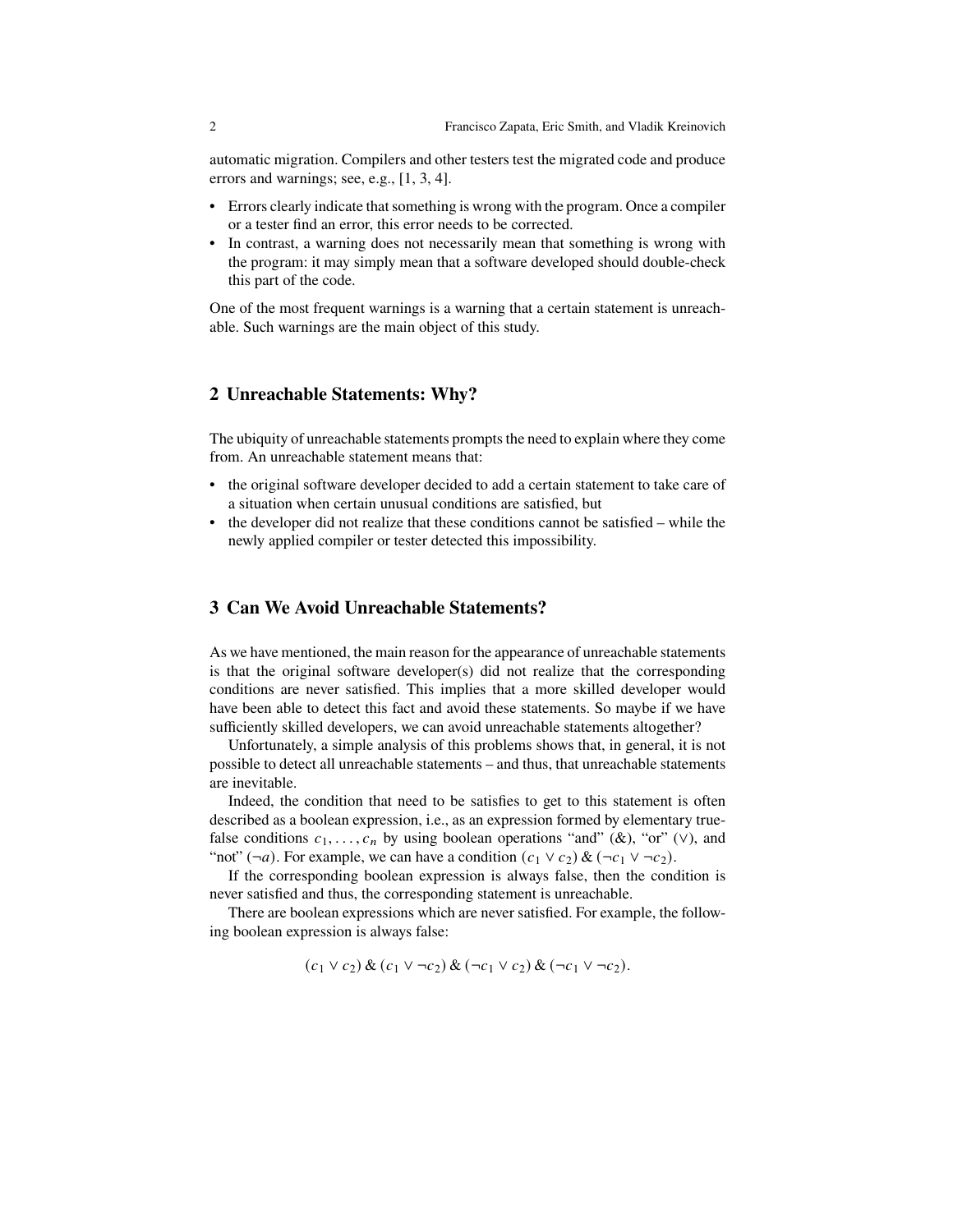One can easily check that this expression is always false by considering all four possible combinations of truth values of the boolean variables  $c_1$  and  $c_2$ :

- both  $c_1$  and  $c_2$  are true,
- $c_1$  is true and  $c_2$  is false,
- $c_1$  is false and  $c_2$  is true, and
- both  $c_1$  and  $c_2$  are false.

The problem of checking whether a given boolean expression is always false is known to be NP-hard; see, e.g., [2]. This means, crudely speaking, that unless  $P =$ NP (which most computer scientists believe to be false), no feasible algorithm is possible that would always provide this checking. Not only this problem is NP-hard, it is actually historically the first problem for which NP-hardness was proven. (To be more precise, the historically first NP-hard problem was to check whether a given boolean expression  $E$  is always true, but this is, in effect, the same problem, since an expression E is always false if and only if its negation  $\neg E$  is always true.)

This NP-hardness result means that no matter what testing algorithm the software developer uses, for a sufficiently large and sufficiently complex software package testing will not reveal all unreachable statements. In other words, unreachable statements are inevitable.

To be more precise:

- a novice software developer may leave more such statements in the code;
- an experienced software developer will leave fewer unreachable statements;

however, in general, unreachable statements are inevitable.

### **4 So Can We Use the Number of Detected Unreachable Statements to Gauge the Experience of the Original Software Developer?**

At first glance, the conclusion from the previous section seems to be that we can use the number of detected unreachable statements to gauge the experience of the original software developer:

- if the migrated software has a relatively large number of detected unreachable statements, this seems to indicate that the original software developer was not very skilled;
- on the other hand, if the migrated software has a relatively small number of detected unreachable statements, this seems to indicate that the original software developer was more skilled.

But can we really make such definite conclusions?

As we have mentioned earlier, the main reason why unreachable statements appear is that a software developer is not sure whether the corresponding condition is possible – and, as we have mentioned in the previous section, no feasible algorithm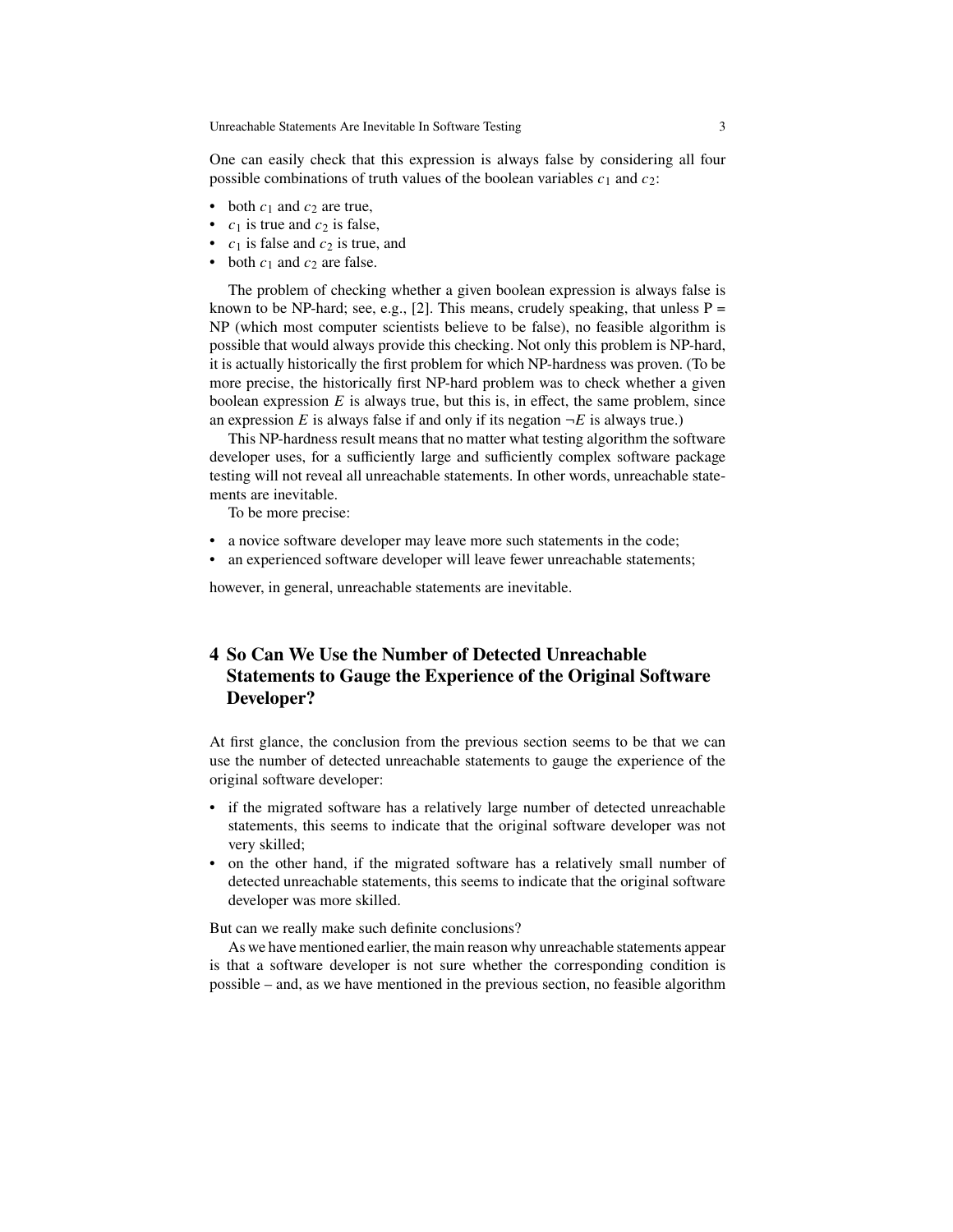can always check whether the given condition is possible. So, if we start seriously considering the number of detected unreachable statements as a measure of the quality (experience) of the original software developer, developers who want to boost their reputation would have a simple way of increasing their perceived quality: if we do not know whether a condition is possible or not, just do not add any statement for this condition. This, by the way, will make the program more efficient, since there will be no need to spend computer time checking all these suspicious statements.

In this case, the number of detected unreachable statements will be 0, so, from the viewpoint of this criterion, the developer will look very experienced. But what if one of these conditions is actually satisfied sometimes? In this case, for this unexpected condition – for which we did not prepare a proper answer – the program will produce God knows what, i.e., we will have an error. Is this what we want?

We have made the program more efficient, faster to run, but it is now less reliable. Is a small increase in efficiency indeed so important that we can sacrifice reliability to achieve it? Not really:

- With most modern computer application, small increases in running speed e.g., time savings obtained by not checking some conditions – do not add any useful practical features: e.g., whether processing a patient's X-ray takes 60 seconds or 55 seconds does not make any difference.
- On the other hand, reliability *is* a serious issue. For example, if the software misses a disease clearly visible on an X-ray, we may miss a chance to prevent this disease evolving into a more serious (possibly deadly) condition.

From this viewpoint, the presence of unreachable statements is, counter-intuitively, a good sign: it makes us more confident that the program is reliable.

#### **Acknowledgments**

This work was supported in part by the National Science Foundation grants 1623190 (A Model of Change for Preparing a New Generation for Professional Practice in Computer Science), and HRD-1834620 and HRD-2034030 (CAHSI Includes), and by the AT&T Fellowship in Information Technology.

It was also supported by the program of the development of the Scientific-Educational Mathematical Center of Volga Federal District No. 075-02-2020-1478, and by a grant from the Hungarian National Research, Development and Innovation Office (NRDI).

#### **References**

- 1. G. Blokdyk, *Software Modernization: A Complete Guide*, The Art of Service, 2020.
- 2. T. H. Cormen, C. E. Leiserson, R. L. Rivest, and C. Stein, *Introduction to Algorithms*, MIT Press, Cambridge, Massachusetts, 2022.